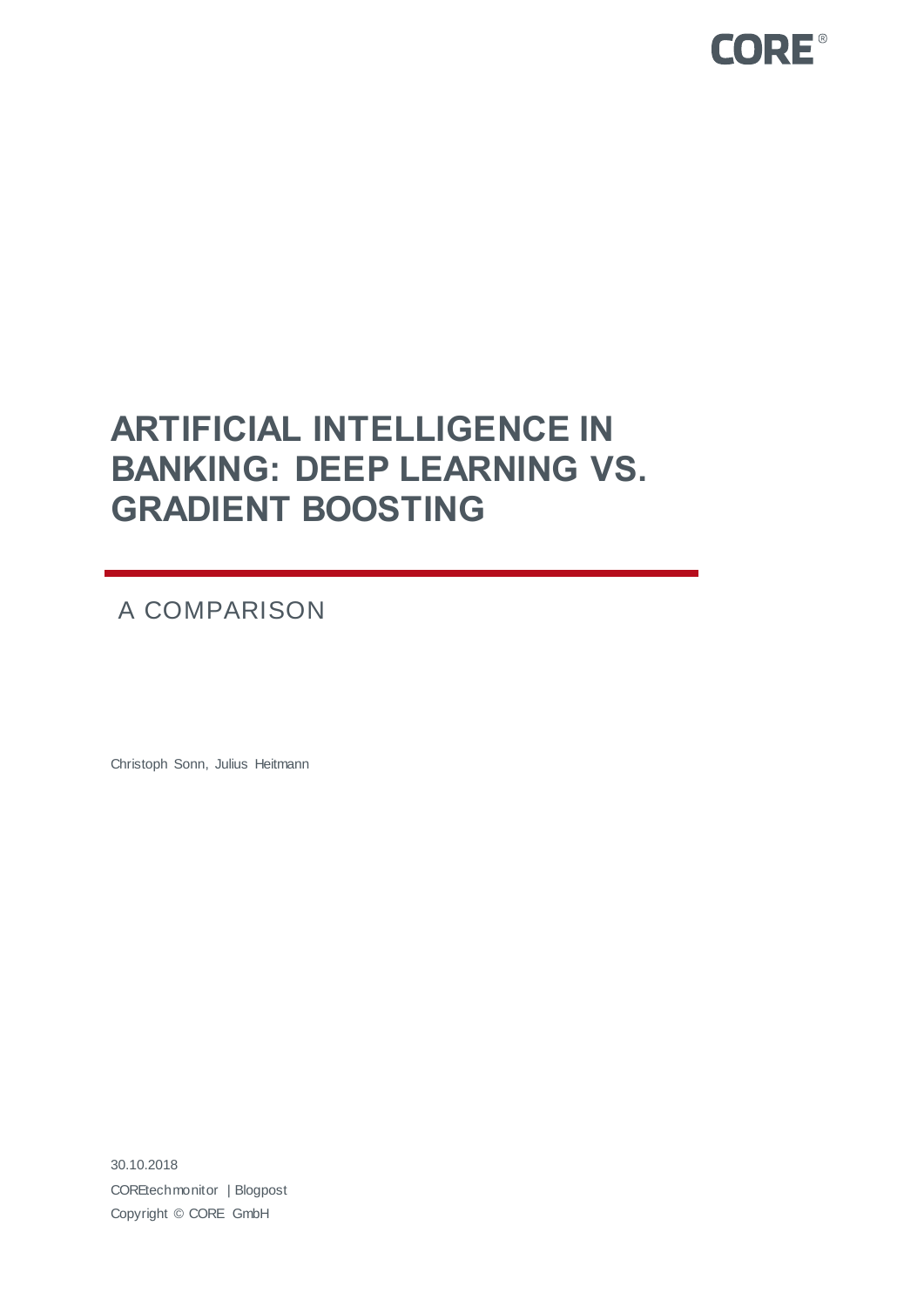# **Key Facts**

- **Data analysis and artificial intelligence of increasing social and economic relevance**
- Deep learning as a high performance model of artificial intelligence often at the centre of discussion
- Gradient boosting based on decision trees as a performant (function) and interpretable (transparency) model as an alternative in the financial industry

## **Report**

"Artificial intelligence" is one of the most discussed topics in public today. Events such as the evaluation of voter data by Cambridge Analytica for the US presidential election in 2016 or the generation of a conversation w ith the new generation of Google Assistants, w hich many participants regard as humane, do fuel fears and enthusiasm for the new technology; How ever, it is only by distinguishing individual methods of artificial intelligence that meaningful application cases and benefit aspects can be critically discussed, i.e. their performance and limitations can be assessed in an economic dimension and assessed against the background of social and legal contexts.

# **Use of Artificial Intelligence in the Economy**

The business models of the technology giants Google, Apple, Facebook and Amazon (GAFAs) as w ell as those of Baidu, Alibaba and Tencent (BATs) are only made possible by artificial intelligence. The analysis of customer-side data, e.g. master data, usage data or transaction data, allow s the appropriate interactions, recommendations or search results to be determined on a customer-specific basis. With their Personal Assistance products (Siri, Alexa and Google Home), they bring artificial intelligence into the everyday lives of customers and support them in their daily problems. Huaw ei and Baidu on the Chinese market announce competition

products for 2018. The result is a constantly grow ing database of these companies, w hich in turn enables them to continuously refine statements about future customer behavior. Data analysis is also becoming increasingly important in the financial sector and is seen as a differentiating competitive factor in the future. For example, JPMorgan Chase recently introduced the "Contract Intelligence" application. This makes it possible to analyze 12,000 commercial credit agreements in a matter of seconds to extract important data points and clauses. The manual contract review w ould take about 360,000 hours. Companies such as Scalable Capital use algorithms to automate the trading of ETF portfolios and minimize manual processes. In addition, Scalable Capital benefits from the algorithms' ability to systematically abstract large amounts of information in a fraction of a second. This enables fast response times to complex information bases and thus increases returns.

# **Deep Learning- vs. Gradient Boosting Model**

The technology that is most in focus in this discussion is deep learning, an artificial neural netw ork in w hich functional elements - also know n as neurons - are used in a layered netw ork structure to successively process information. Since 2006, these models have been indispensable in the field of high-dimensional classification - the assignment of data points to a limited number of classes in a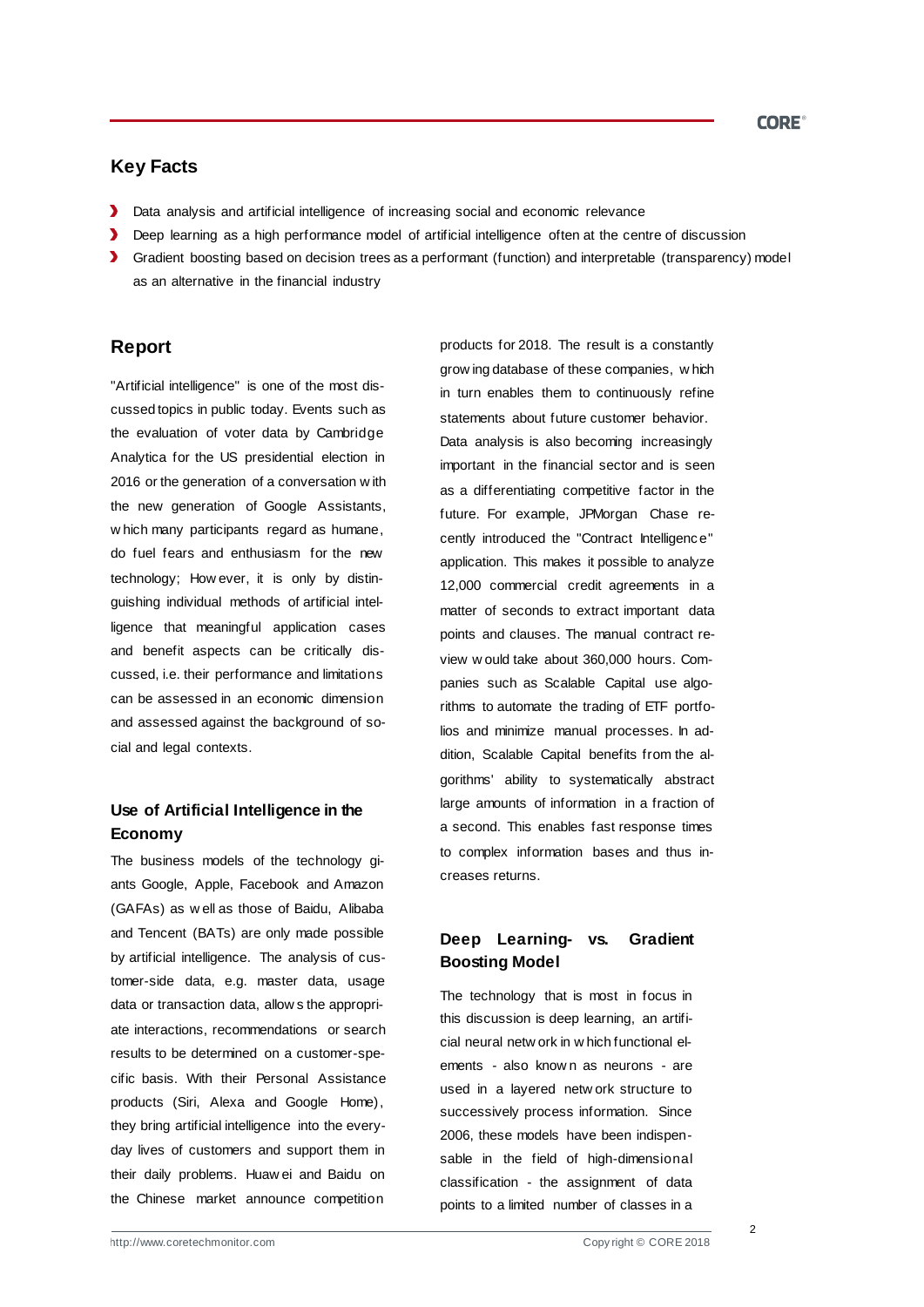#### **CORE<sup>®</sup>**

problem that encompasses many variables. Especially in the field of image, speech and handw riting recognition, there are currently hardly any alternatives to deep learning. These models derive their strength in solving problems from their layered structure. Here, the complex information is abstracted layer by layer until a decision regarding a previously defined problem is finally made in the last layer.

But w hy is this technology not implemented in every artificial intelligence? The complex structure of a deep learning netw ork also has disadvantages. In order to train the layer-based structure, a comparatively large amount of data and a high level of computing pow er is required, depending on the depth of the model, i.e. the number of layers implemented. Depending on the application, it may also be necessary to understand the reasons for a decision made by the netw ork. Especially in more strongly regulated contexts, such as banks or insurance companies, traceability can be a mandatory prerequisite. Here it is true that the BaFin has made it unmistakably clear in its current publication from the series BaFin Perspectives 1/2018 that the supervisory authority does not accept an argument according to w hich the functionality of an algorithm is no longer comprehensible due to its complexity and can therefore no longer be checked by the supervisory authority.

Deep learning nets, w ith their high number of neurons and links, offer a high learning capacity. How ever, it is precisely this advantage that prevents a netw ork's decision from being easily or even comprehensible.

A promising alternative to the deep learning approach is ensemble learning, in w hich various methods and algorithms are combined and w hich is used particularly in the context of decision trees. In recent years, gradient boosting has been able to assert itself as a subspecies in various public tenders. Instead of making the decision along a single, large decision tree, gradient boosting unites a number of smaller decision trees, each of w hich is trained to mitigate the w eaknesses of other trees. The results of the respective tree are w eighted and combined w ith the results of the other trees to form a joint decision.

Metaphorically speaking, this method represents a group decision by experts, w hereby each sub-expert decides optimally for a certain area of the solution space and his decision is w eighted in the overall decision. In contrast to deep learning models, this means that a decision of the model can be traced by identifying the trees w ith the highest contribution to the decision, w hereby the decisions of the subtrees are easy to understand. In addition, the complexity of the individual trees in training is often limited, further improving traceability. This limited complexity is a further advantage over the deep learning approach because less data is required for training. In addition, gradient boosting requires relatively little training compared to other high-dimensional classifiers. As a result, gradient boosting promises to lead to a converged training result w ith a small data set.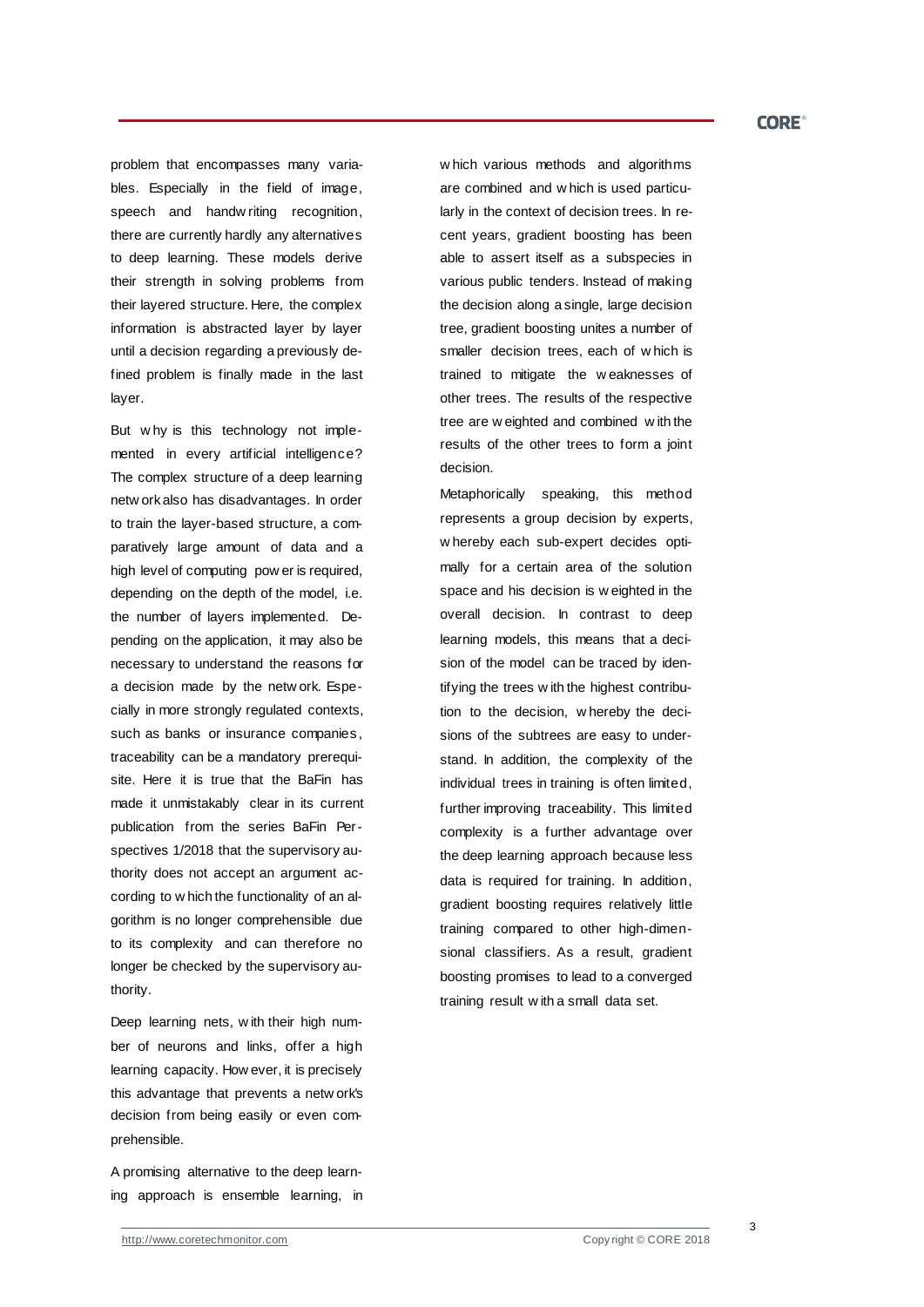**CORE®** 

# **CORE**<sup>®</sup>

# For the task of high-dimensional classification given the context gradient boosting can be a suitable alternative to deep learning



#### **Resume**

A statement about the dominance of one of the tw o models in a particular area is not possible. Both models provide good results in the classification of high-dimensional data, w here the performance depends on the underlying data and the patterns it contains. A special case is the task of speech, image and handw riting recognition, in w hich deep nets are implemented in almost all systems today.

A further decision dimension to be considered - especially in the financial w orld - are the constraints of the use case in the form of traceability of the model decision or convergence speed (amount of data required up to the trained model), w hich

can lead to a differentiation of the models in addition to the prediction quality. Here, BaFin may already have forced a market prediction.

Depending on the use case and available data, gradient boosting may be preferable, as it leads to better results than deep learning for specific use cases and in terms of transparency. The specific benefits and performance of the gradient boosting model, w hich is somew hat out of the limelight, w ill therefore be demonstrated using various use cases and quantified using analyses. The next blog post w ill deepen the Santander Customer Satisfaction Use Case, a public competition in 2016 to predict customer churn, also know n as the Churn Case.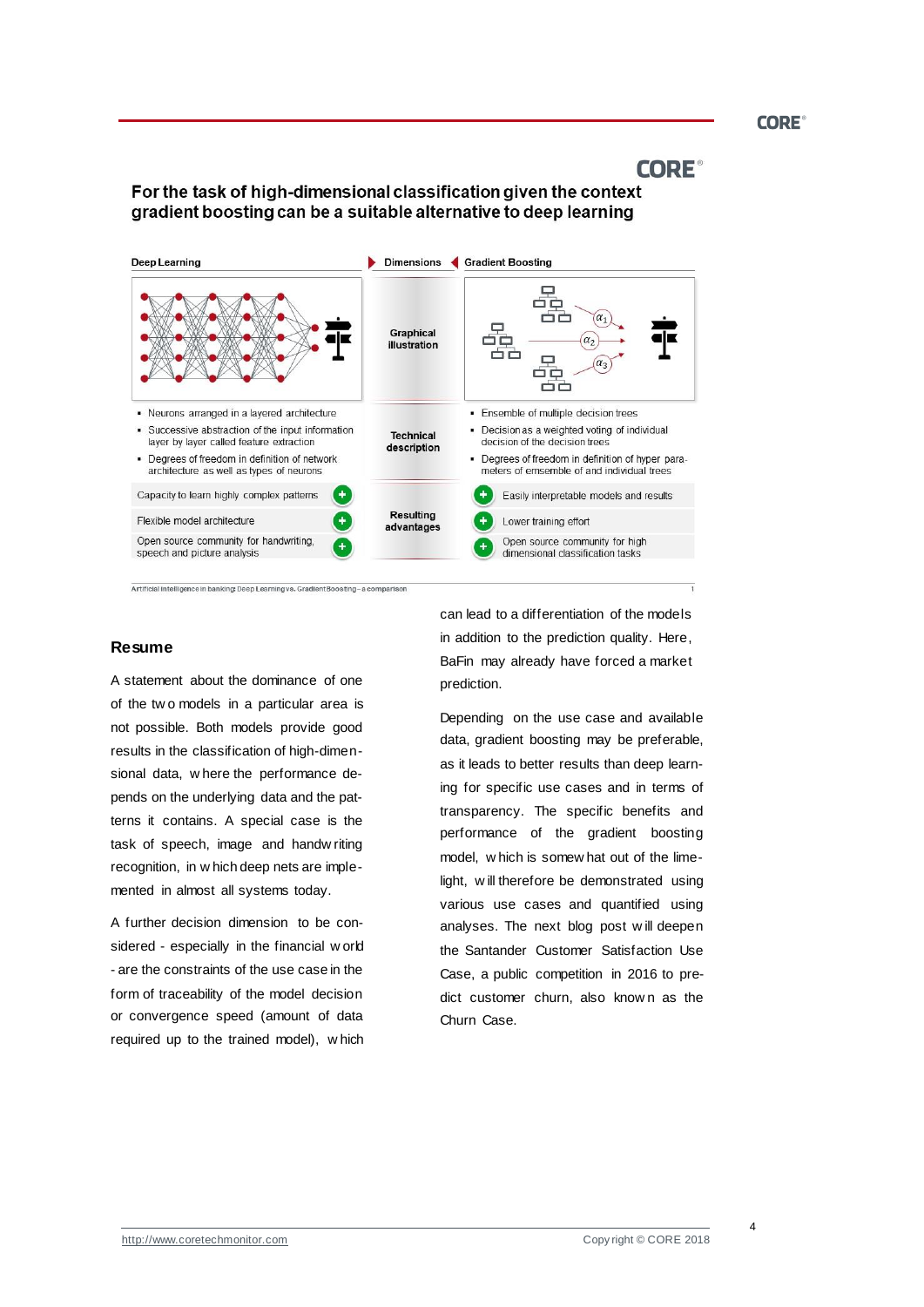

# **Sources**

#### **Cambridge Analytica**

[German only] "Facebook informiert nach Datenskandal die betroffenen Nutzer", 10. April 2018: *[https://www.wi wo.de/unternehmen/it/cambridge-analytica-facebook-informiert-nach-datenskan](https://www.wiwo.de/unternehmen/it/cambridge-analytica-facebook-informiert-nach-datenskandal-die-betroffenen-nutzer/21160858.html)[dal-die-betroffenen-nutzer/21160858.html](https://www.wiwo.de/unternehmen/it/cambridge-analytica-facebook-informiert-nach-datenskandal-die-betroffenen-nutzer/21160858.html)*

#### **Engel, C.**

"Artificial Intelligence: The Weapon of Choice in Banks' Fight for Survival", 07. March 2018: *<https://thefinancialbrand.com/71108/artificial-intelligence-banking-machine-learning/>*

#### **Kaggle: Stantander Customer Satisfaction**

"Santander Customer Satisfaction - Which customers are happy customers?": *<https://www.kaggle.com/c/santander-customer-satisfaction>*

#### **Bundesanstalt für Finanzdienstleistungsaufsicht (BaFin)**

"BaFin Perspektiven. Ausgabe 1/2018":

*[https://www.bafin.de/SharedDocs/Downloads/DE/BaFinPerspektiven/2018/bp\\_18-1\\_digitalisie](https://www.bafin.de/SharedDocs/Downloads/DE/BaFinPerspektiven/2018/bp_18-1_digitalisierung.pdf;jsessionid=88AC19BE9AD943AE14AB8A3B8BDE0EBA.1_cid372?__blob=publicationFile&v=17)[rung.pdf;jsessionid=88AC19BE9AD943AE14AB8A3B8BDE0EBA.1\\_cid372?\\_\\_blob=publication-](https://www.bafin.de/SharedDocs/Downloads/DE/BaFinPerspektiven/2018/bp_18-1_digitalisierung.pdf;jsessionid=88AC19BE9AD943AE14AB8A3B8BDE0EBA.1_cid372?__blob=publicationFile&v=17)[File&v=17](https://www.bafin.de/SharedDocs/Downloads/DE/BaFinPerspektiven/2018/bp_18-1_digitalisierung.pdf;jsessionid=88AC19BE9AD943AE14AB8A3B8BDE0EBA.1_cid372?__blob=publicationFile&v=17)*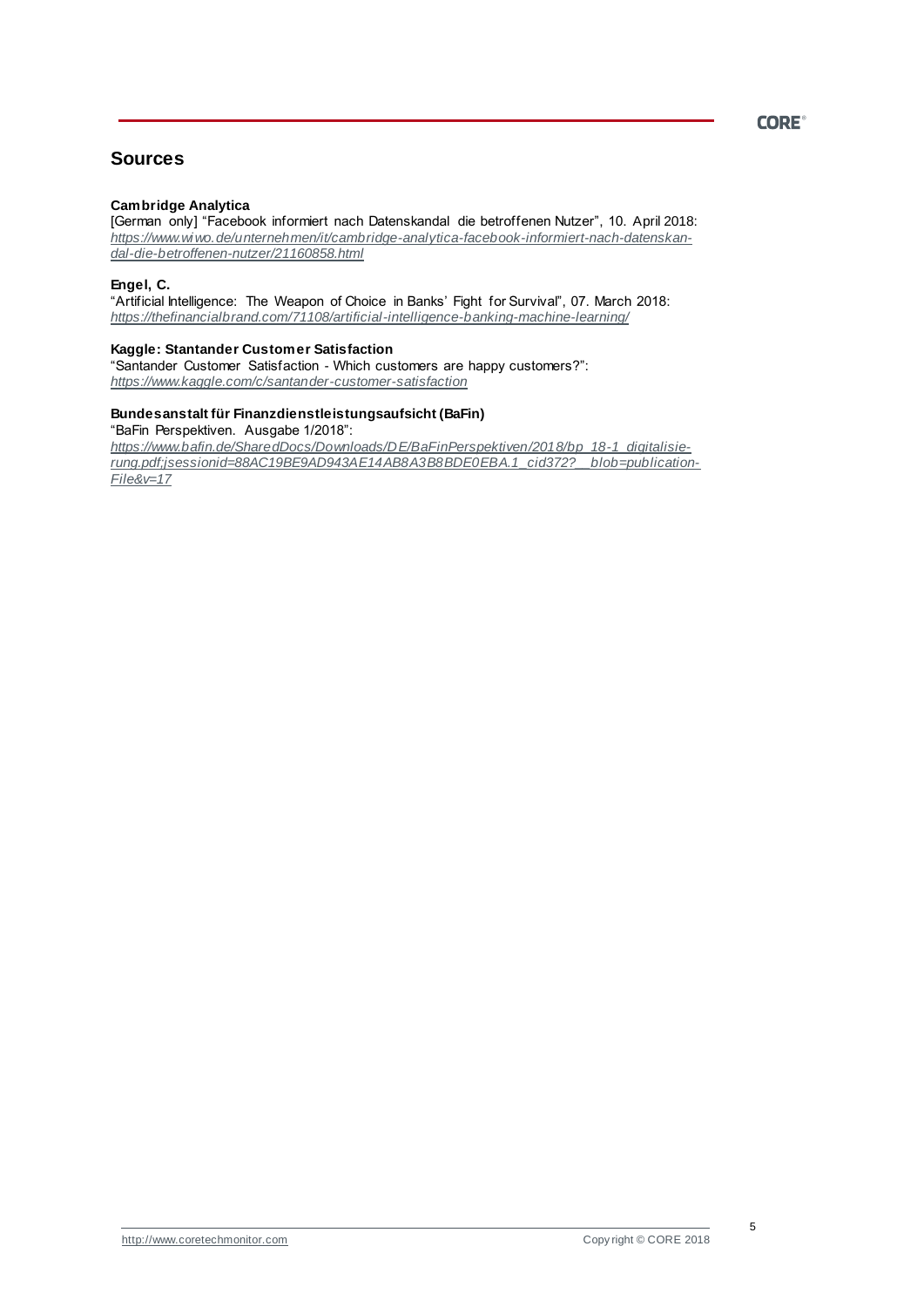### **CORE<sup>®</sup>**



**Christoph Sonn** is a Transformation Manager at CORE. His main focus is on developing innovative products and digitization solutions for banks, insurances and biotechnology companies. From strategic conception to the go-live of innovative IT transformations, Christoph develops solutions for companies to position themselves in the market.

#### **Mail: Christop.Sonn@core.se**



As Expert Manager at CORE, Julius Heitmann supports the conception of complex IT transformations. In the automotive industry, he has gained extensive experience in dealing w ith big data and data analytics. He contributes this experience in particular to projects for the analysis and optimization of large amounts of data and develops tailor-made control systems for data processing, especially in the financial sector.

**Mail: Julius.Heitmann@core.se**